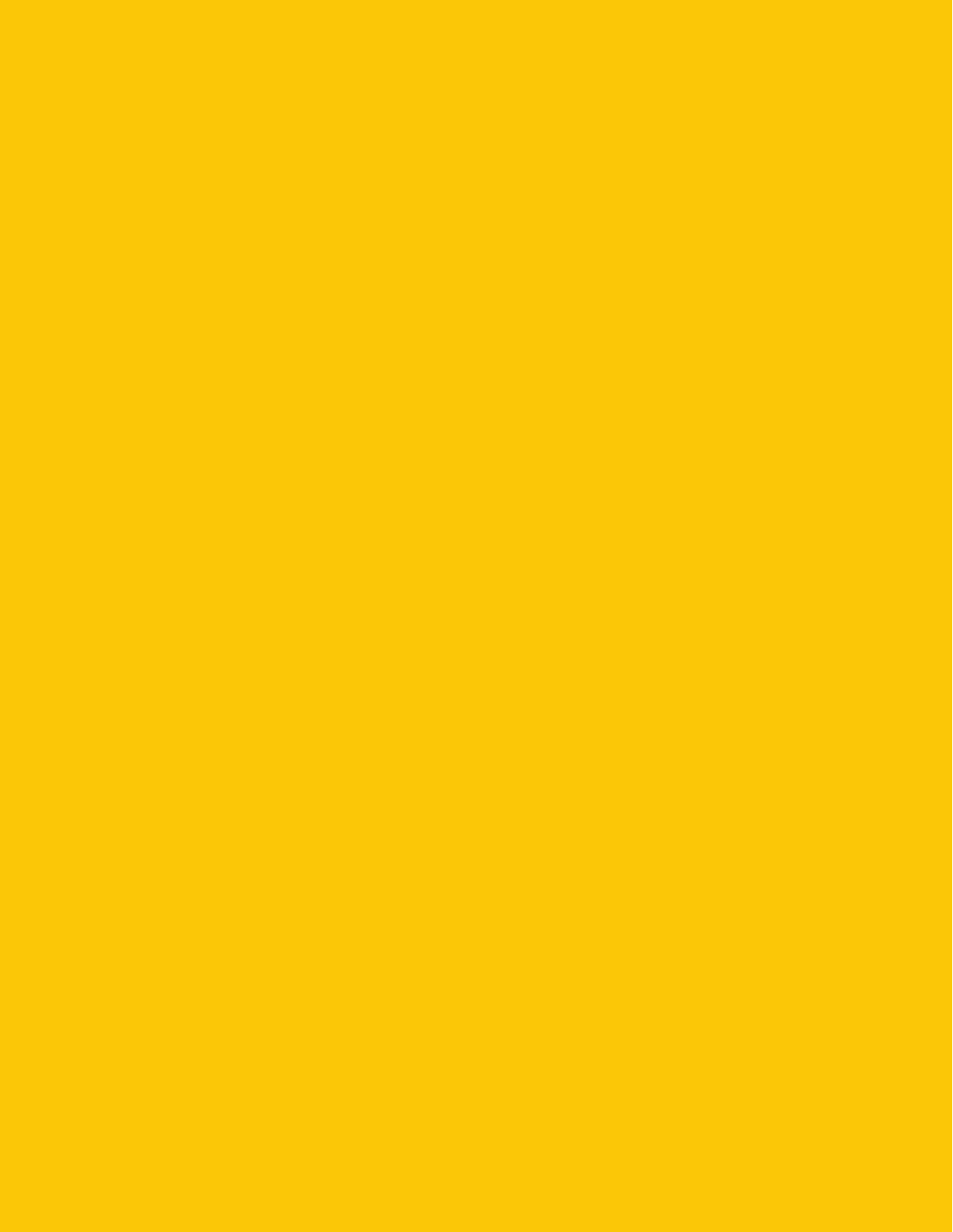White Paper: Small and Mid-sized Business Security

## Messaging Security, Availability, and Control for Small and Mid-sized Businesses

## **Contents**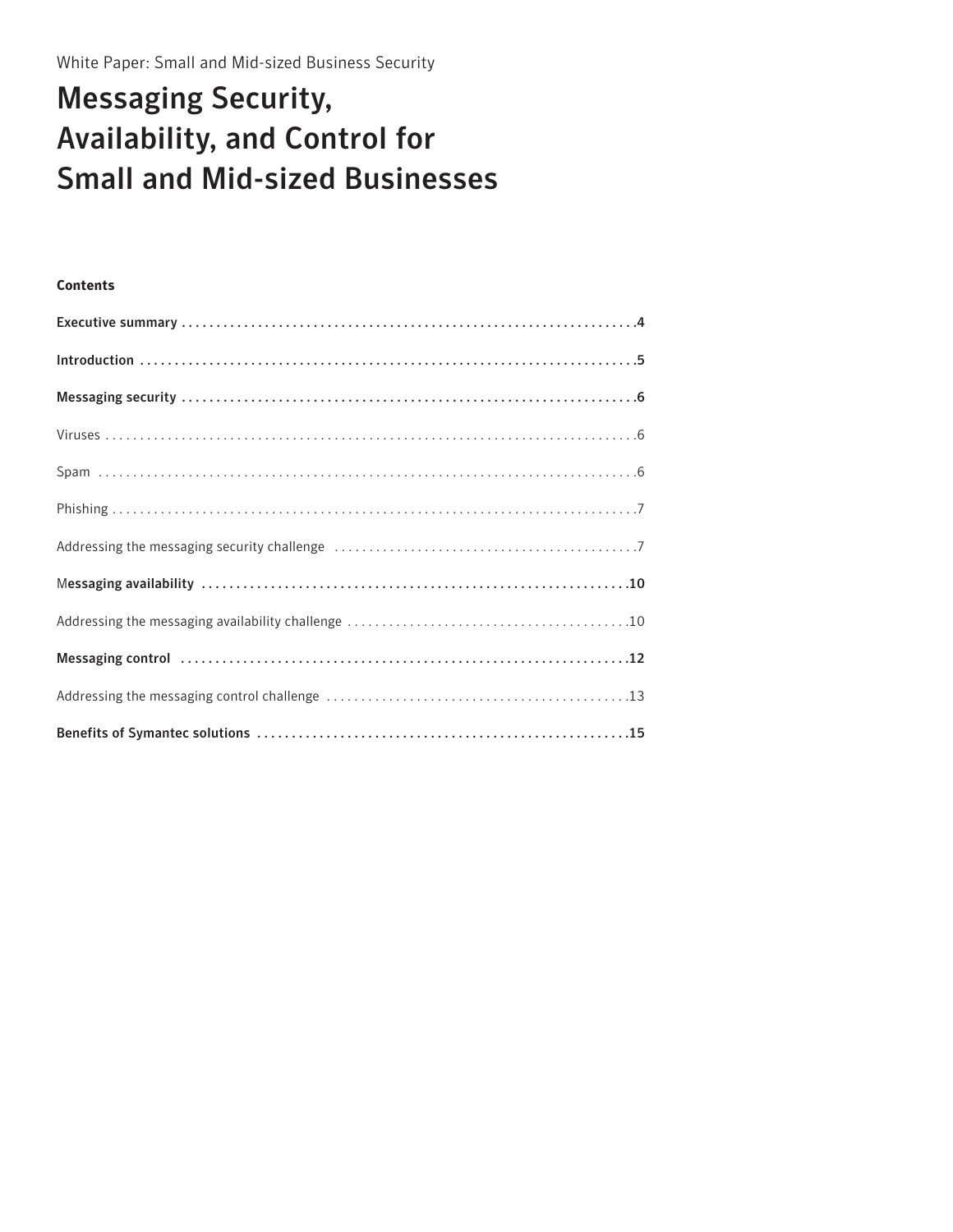## **Executive summary**

Email has transformed business—how thoughts, ideas, proposals, and information are exchanged as well as the speed and efficiency with which business is conducted. It has become as important as, if not more important than, the telephone, serving not only as a communications medium but also as the de facto record of a company's business transactions and internal operations. Over the past 10 years, businesses have evolved from leveraging email as an alternate form of communication to depending on it as a mission-critical application.

At the same time, email poses threats and involves complexities that can jeopardize business viability and profitability. These can be organized into three groups: security, availability, and control. Security involves the impact of viruses, malware, and phishing attacks on email and instant messages; the burden of spam on the messaging environment; and the need for content filtering. Availability entails minimizing messaging downtime and its impact, as well as ensuring rapid recovery in case of a disruption. Control involves managing messaging storage, maintaining messaging software, and enabling messaging content to be discovered in response to legal needs.

In addition to email, instant messaging can spread malicious code and so must be included in messaging security and protection strategies. This white paper describes the challenges and a holistic approach to meeting them that addresses security, availability, and control. It then discusses Symantec's solutions and how they meet the business and technical requirements of businesses today.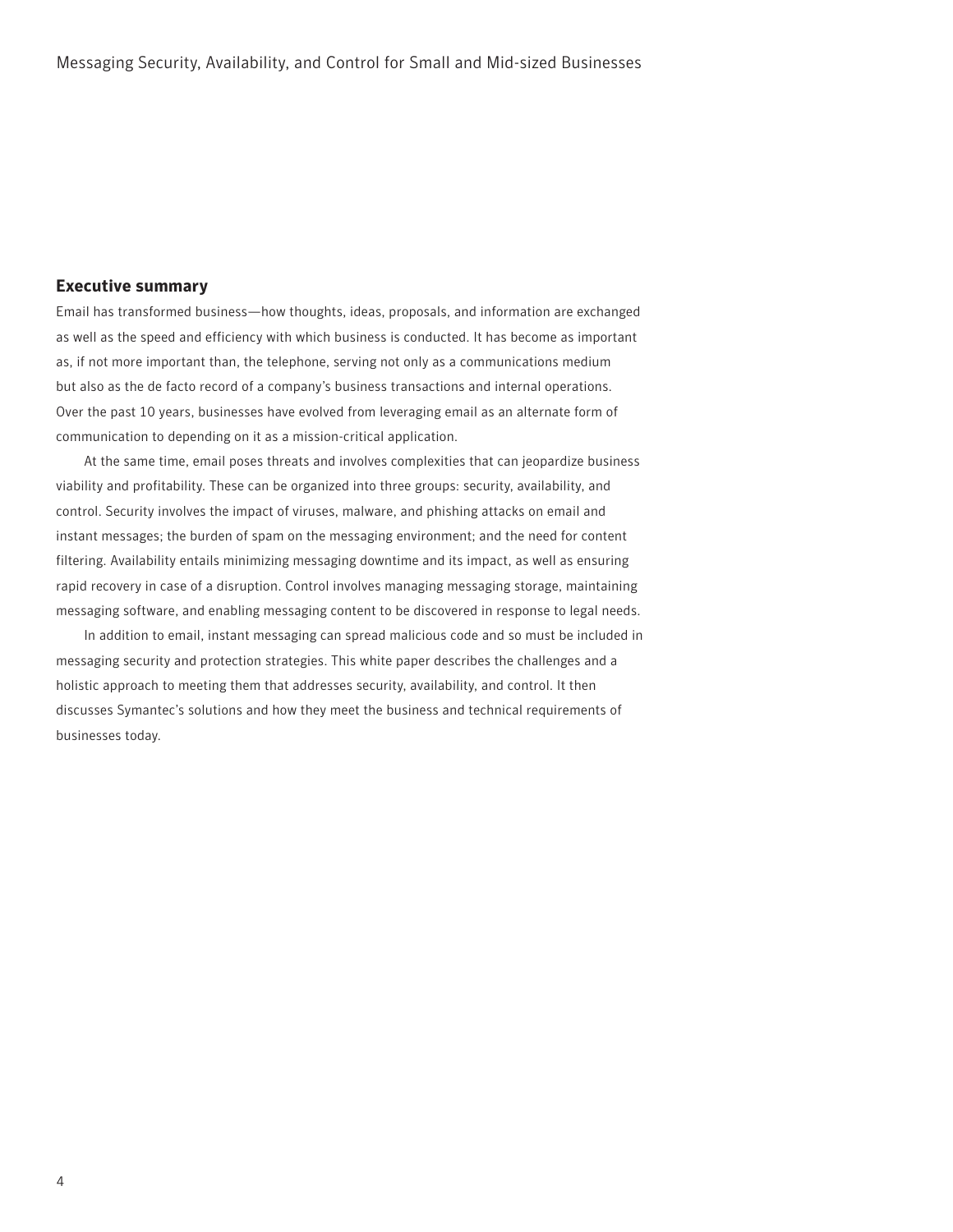## **Introduction**

IT professionals tend to address security, availability, and control issues separately. The "checklist" of issues in these areas is growing:

## **Security**

- Ensure the messaging environment is protected from viruses, malware, and phishing.
- Reduce the impact of spam on the messaging environment.
- Prevent unauthorized transmittal of confidential information.
- Reduce volumes of unwanted email.
- Reduce threats to the network environment.

## Availability

- Ensure that messaging systems are always available.
- In the event of a failure
	- Recover the messaging system quickly.
	- Recover the messaging system to a recovery point that is as close to instantaneous as possible.
	- Enable *granular* recovery, if possible (to the mailbox, folder, or message level).

## Control

- Contain and manage the growth of email systems.
- Reduce the administrative burden of the email infrastructure.
- Reduce the storage space required for email.
- Develop an efficient way to retain, supervise, and discover electronic communication based on business and legal policies.

The likelihood that small and mid-sized businesses will face more or even all of these issues is increasing. Thus, a growing number of them are proactively addressing the full range of messaging security, availability, and control concerns.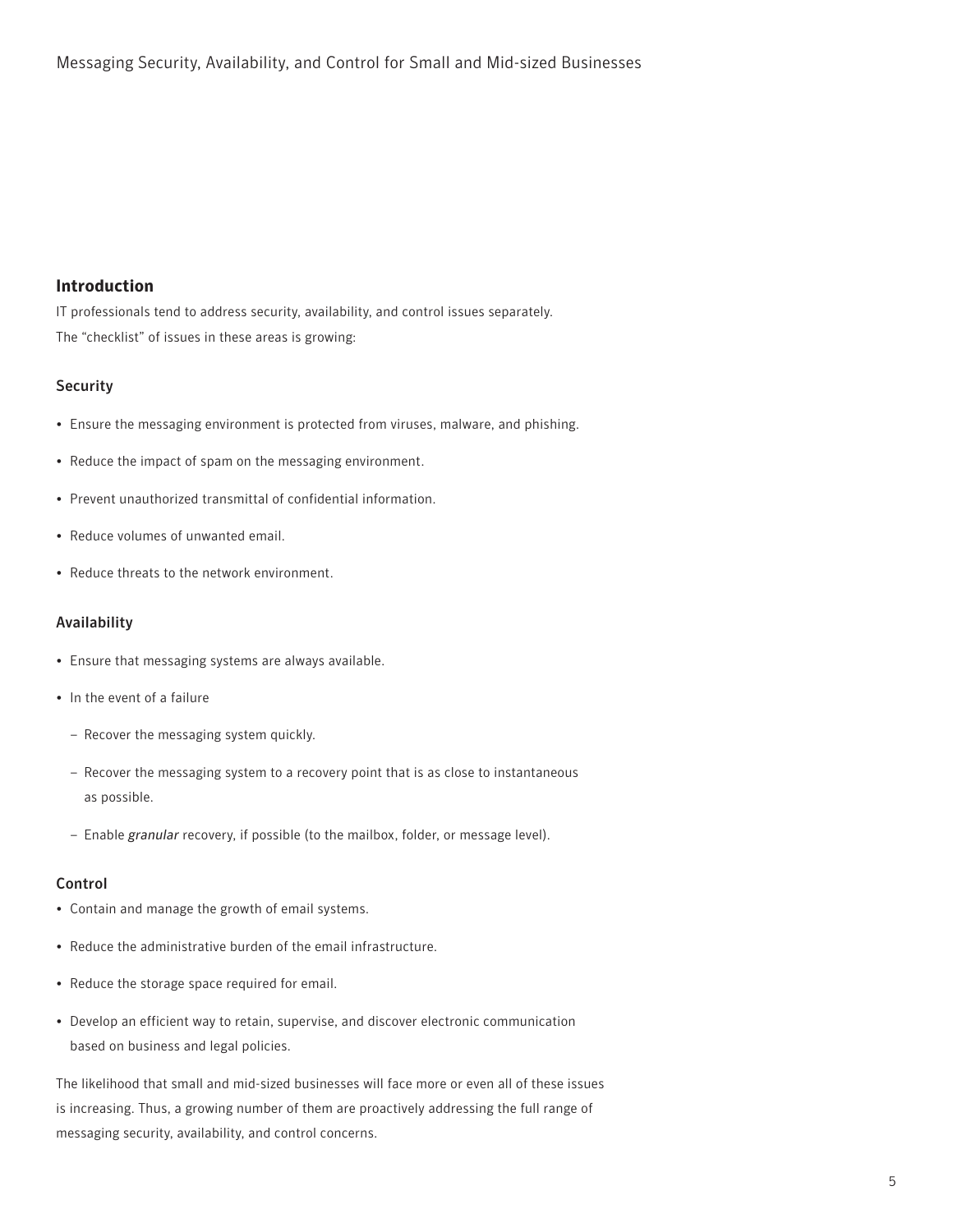## **Messaging security**

The messaging security challenge includes protecting messaging systems from viruses, reducing the impact of spam, and addressing phishing threats.

#### Viruses

Worms, back doors, and Trojan horses are the primary virus threats that businesses face today, while polymorphic viruses are an emerging threat. Email continues to be the primary mechanism for propagating viruses.

A recent Symantec threat report found that worms, for example, made up 38 of the top 50 unique malicious code threats, accounting for 75 percent of the volume of the top 50 in the first six months of 2006. Most of these are mass-mailer worms, which use email addresses found on compromised systems and automatically generate emails to replicate and distribute their payload to unsuspecting users and systems. The report found that back doors were the second most frequently reported malicious code type, followed by Trojan horses.

During March and April 2006, a worldwide outbreak of two viruses, Polip and Detnat, signified that polymorphic viruses may be regaining prominence. A polymorphic virus is one that can change its byte pattern when it replicates and thereby avoid detection by simple stringscanning antivirus techniques. In essence, polymorphic viruses change their code, making their detection more dependent on technology compared with other types of malicious code. As Polip and Detnat showed, security and antivirus vendors may have difficulty detecting and protecting against these threats.

Worms and viruses use various means to transfer themselves, or propagate, from one computer to another. These propagation mechanisms can include a number of different vectors, such as email (Simple Mail Transfer Protocol), Common Internet File System (CIFS), peer-to-peer services (P2P), and remotely exploitable vulnerabilities. In the first half of 2006, malicious code that propagates via email accounted for 98 percent of the volume of the top 50 malicious code threats. During this period, 38 of the top 50 malicious code threats propagated via email, demonstrating the ongoing effectiveness of this vector.

#### Spam

Spam has grown to unprecedented levels. In the first six months of 2006, for example, spam made up 54 percent of all monitored email traffic. In addition to managing spam volume, companies must deal with spam threats. In the first half of 2006, one out of every 122 spam messages blocked by Symantec Brightmail AntiSpam™ contained malicious code.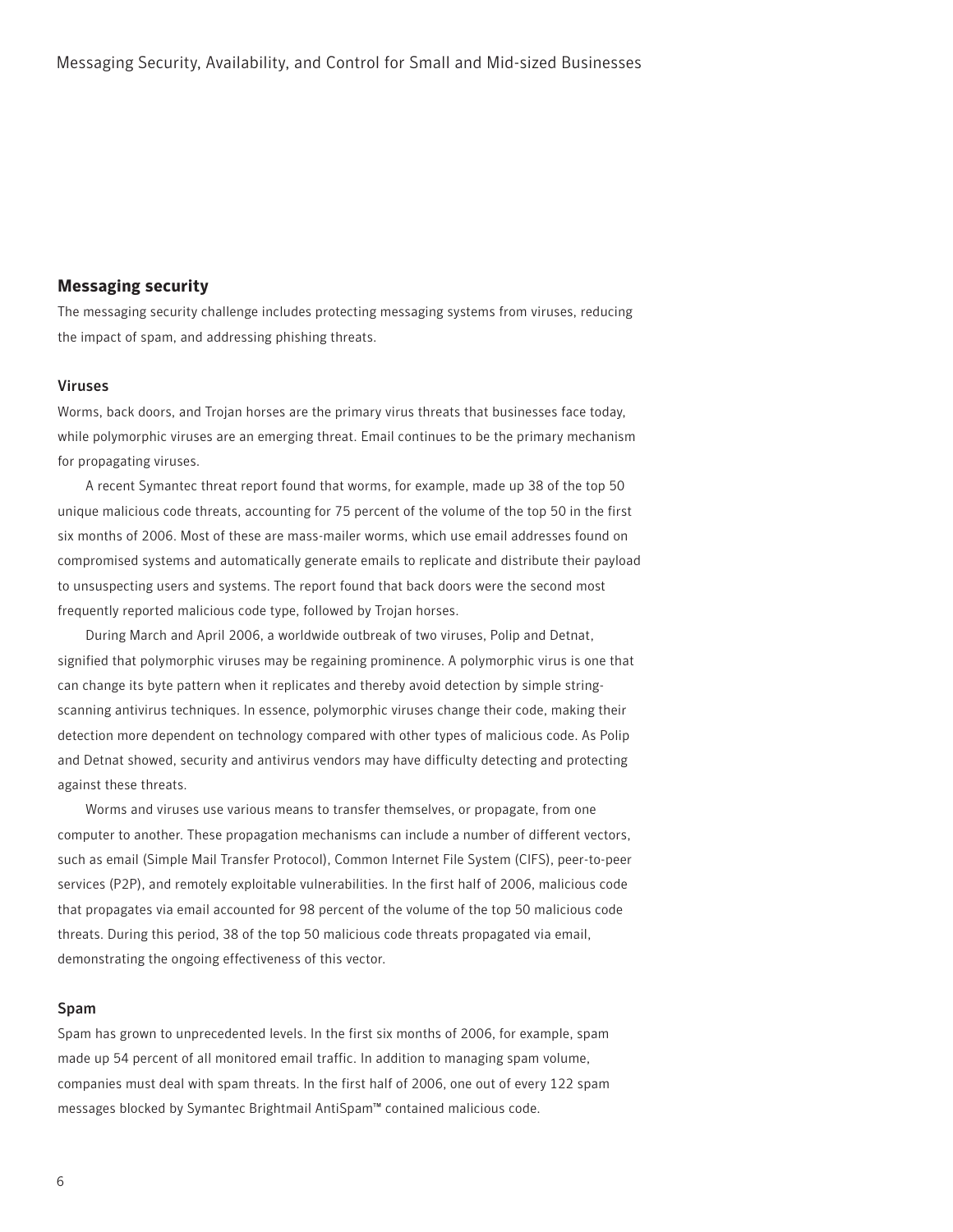## Phishing

Phishing is an attempt by a third party to solicit confidential information from an individual, group, or business, often for financial gain. Phishers are groups or individuals who attempt to trick users into disclosing personal data such as credit card numbers, online banking credentials, and other sensitive information. They may then use the information to conduct cybercriminal activities for profit. The adverse impact on businesses from phishing includes degraded customer confidence, reduced brand loyalty, and increased customer service calls (and costs).

Phishing is growing rapidly. Over the first six months of 2006, the Symantec™ Probe Network detected 157,477 unique phishing messages—an increase of 81 percent over the previous period. According to an earlier Symantec report, over the last half of 2005, roughly one out of every 119 email messages scanned was found to be a phishing attempt. Also in the last half of 2005, Symantec Brightmail AntiSpam blocked 1.5 billion phishing attempts, a 175 percent increase over the number of blocked phishing attempts detected in the last six months of 2004.

#### Addressing the messaging security challenge

Addressing messaging security involves four primary areas: 1) mail server protection (at the groupware level), 2) protection at the network perimeter (the messaging gateway), 3) instant messaging protection, and 4) granular content management.

#### *Mail server protection*

The first line of defense against viruses and spam, protection at the mail server or groupware level, provides the following capabilities:

- Scanning for viruses that enter through other vectors within the network, such as personal Web-based email, removable media such as USBs, remote laptops whose virus definitions are not current, and more
- Preventing unwanted or oversized content from being transmitted through the internal mail system
- Performing post-attack virus clean-up of message stores using the latest antivirus definitions
- Retroactively cleaning message stores to remove older, unneeded content such as internal "housekeeping" memos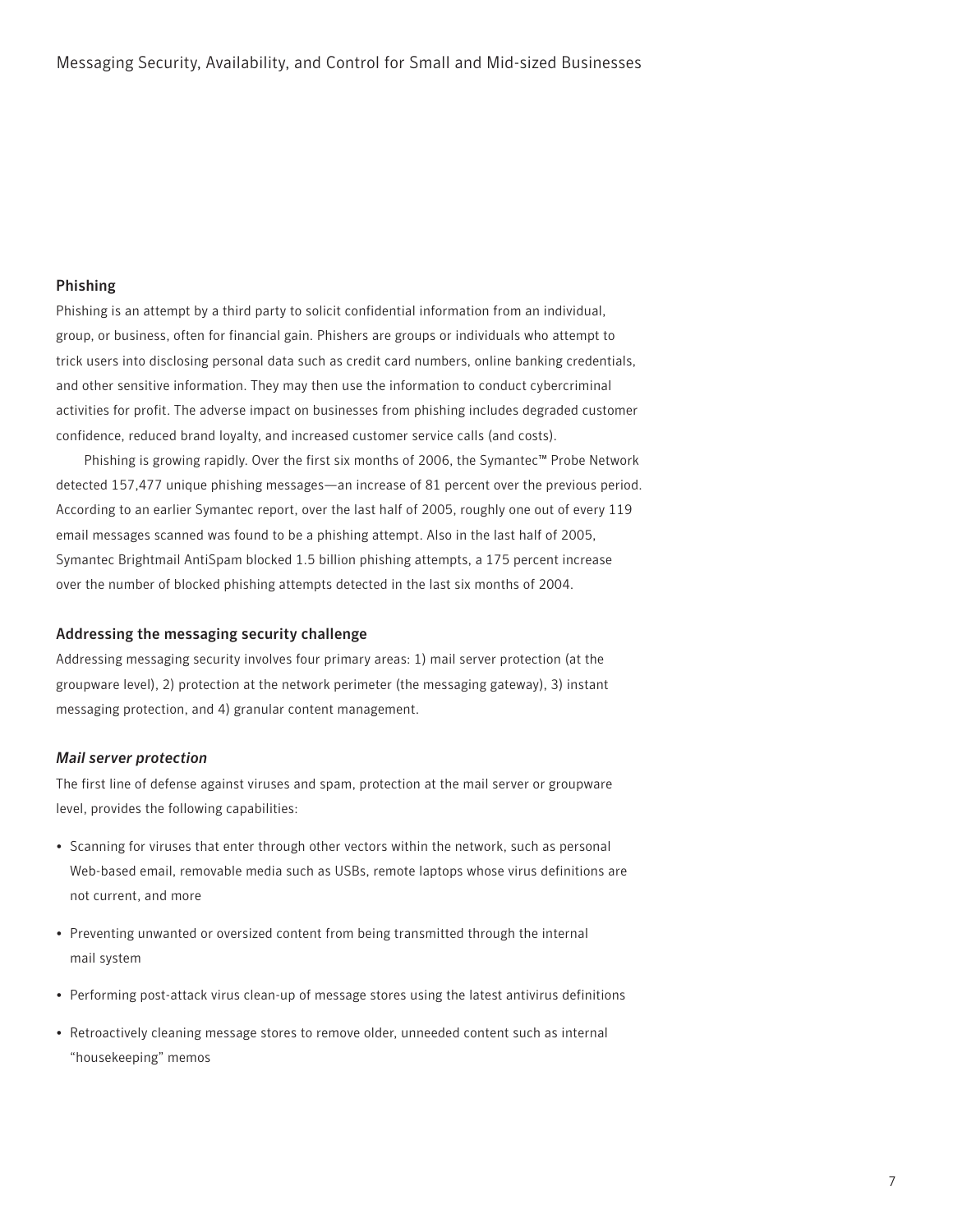As a result, mail server protection solutions, such as those for Microsoft® Exchange and Domino®, need to be able to inspect content in real time. Such inspections should take place as email is being committed to the message store, when it is being accessed from the store, and on a scheduled or on-demand basis. Sweeps of message store content based on updated virus definitions or specific content rules identify suspicious or inappropriate content.

#### *Protection at the gateway*

As the messaging environment grows and spam proliferates, protection is extended to the network perimeter, stopping threats at the entry point. Several measures can be taken to prevent unwanted email from entering the network and reaching downstream servers, such as expensive message stores and data archives, as well as email users. For example, mass-mailer worm emails, which have no intrinsic business value, can be deleted automatically via gateway-based antivirus scanners. Restricting unauthorized SMTP traffic (that is, port 25 traffic) via network and desktop firewall rules also prevents propagation of mass-mailer worms that provide their own SMTP delivery services. Spam content can be eliminated or removed from mail streams to further reduce the burden on mail systems. Spam quarantines, generally housed on a server separate from the mail infrastructure, provide lower cost storage and enable user review of the spam for legitimate email.

By implementing these measures, companies can divert or delete a large volume of data from the mail stream, ensuring that downstream systems are not overtaxed by nonbusiness content. This in turn leads to significant improvement in the overall operation of the email infrastructure.

#### *Instant messaging protection*

Instant messaging (IM) continues to grow, with users in both home and business environments estimated at 300 million in 2005. The three largest IM providers—AOL Instant Messenger, MSN Messenger, and Yahoo! Messenger—each report over 1 billion messages sent per day, and IM traffic is expected to exceed email traffic by the end of 2006.

However, IM is generally unprotected and unmonitored, leaving it vulnerable to attacks. This is particularly worrisome for corporate entities, as IM is rapidly becoming a key part of business communications, and confidential information is often exchanged on these networks. IM can be a potent vector for spreading malicious code. The infection of one computer can result in the broadcast of messages to all users contained in an IM contact list on that machine. Furthermore, social engineering tactics can be highly effective, as the parties communicating by IM are inherently trusted.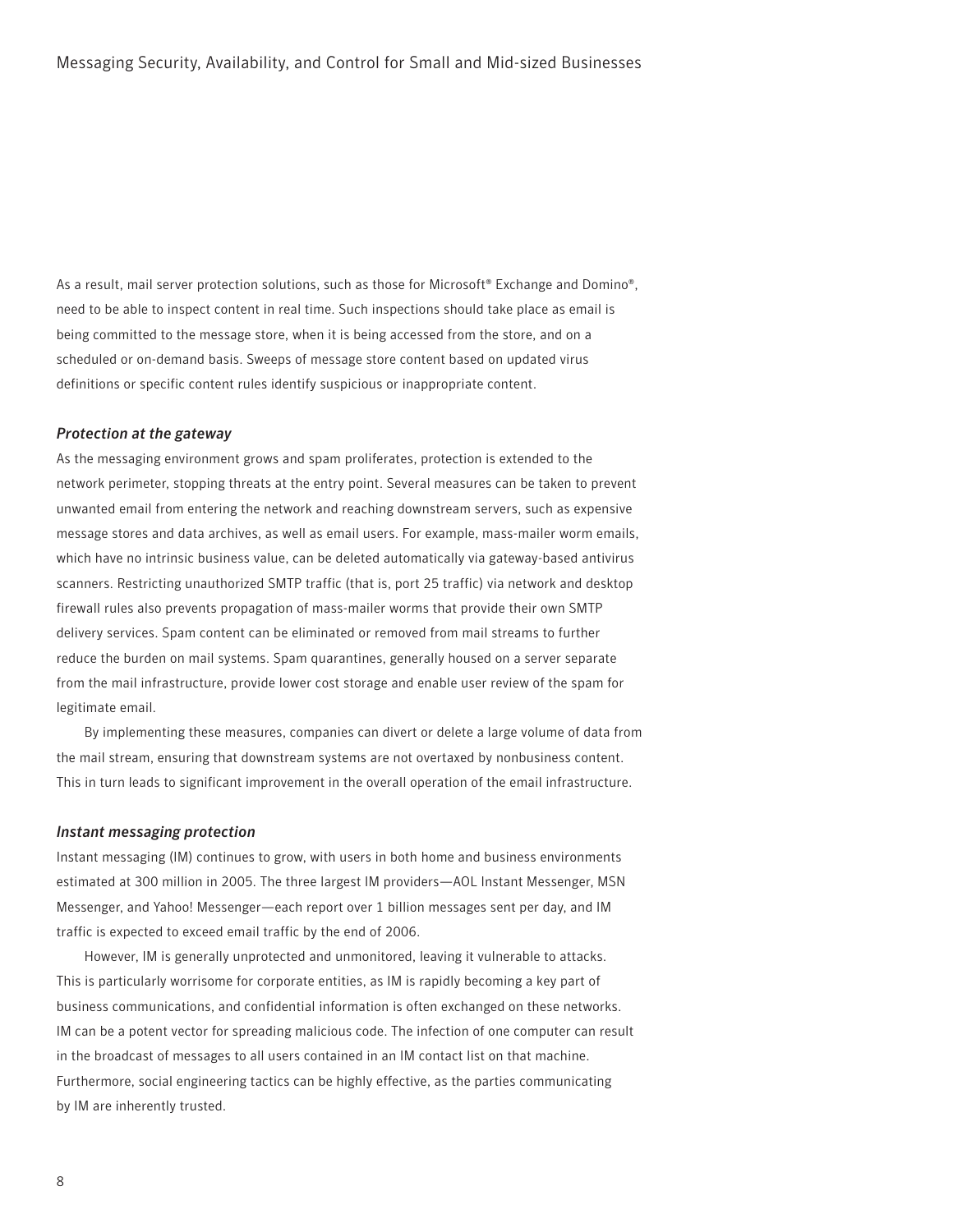According to the *Symantec Internet Security Threat Report* (March 2006), in the second half of 2005, worms were the preferred type of malicious code on all three large IM networks, making up 91 percent of IM-related malicious code. Worms were also used to download other non-IM malicious code. For instance, a worm may send users a link to a Web page that exploits a vulnerability in a Web browser, such as the Microsoft Windows® Graphics Rendering Engine WMF SetAbortProc Code Execution Vulnerability. This allows the malicious code hosted on the Web page to be automatically installed on a computer running a vulnerable browser.

As a result, businesses need a tool that enables management and policy enforcement of secure instant messaging. Such a solution should include the following capabilities:

- Centralized management
- Protection against zero-day attacks (attacks that take advantage of a vulnerability before a fix is available)
- Automatic updating of virus and spam signatures
- Real-time content filtering
- Features that enable discovery of information in IM records

#### *Content management*

Management of email and instant messaging content is another key dimension of email security. Because email and instant messages often contain confidential or sensitive information, managing the sending and receiving of this information is paramount. Distribution of company confidential information needs to be limited to employees and approved contractors, often at a granular level. At the same time, sensitive information such as payroll information needs to be restricted to only certain internal parties. Distribution of any information on retail customers, such as credit card numbers, must also be restricted. These decisions are typically implemented via the establishment and enforcement of policies, and content filtering tools are typically configured to manage content at the SMTP gateway and on the groupware server.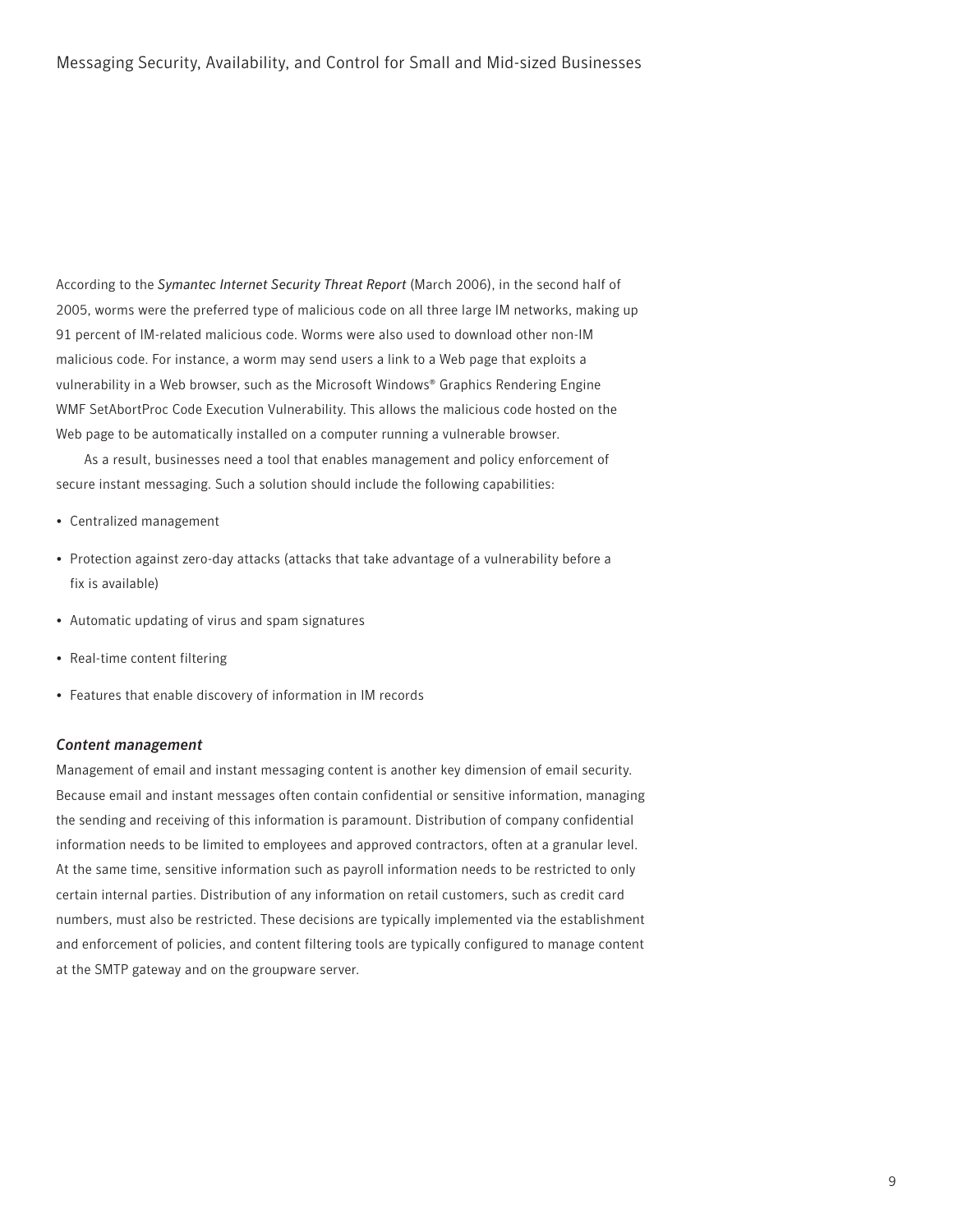## *Symantec solutions for messaging security*

At the mail server (groupware) level, Symantec offers Symantec™ Mail Security for Microsoft Exchange. Installed on the server with the mail store, this software provides antivirus, antispam, and content-filtering protection. At the messaging (SMTP) gateway, when spam is a serious problem, Symantec solutions provide functionality similar to gateway protection. Symantec offers this protection in various forms to suit user needs, including a security appliance (Symantec Mail Security 8200 Series), integrated software that IT administrators can install on their SMTP server (Symantec Mail Security for SMTP), or a Symantec hosted solution (Symantec Hosted Mail Security). To provide secure instant messaging, Symantec offers Symantec IM Manager to manage, secure, log, and archive corporate IM traffic using granular policy controls. For more information on these offerings, see www.symantec.com/enterprise/solutions/key\_products.jsp?solid=emm.

## **Messaging availability**

The second major challenge that small and mid-sized businesses face involves messaging system availability. These businesses need their messaging systems to be available all the time. If the systems do fail, they need to be quickly restored and the data recovered to a recovery point that is as close as possible to the present.

An ideal solution is to install and maintain a completely redundant messaging system. In this approach, hardware and software are duplicated to maintain a complete set of backup systems, best located in a second location. This arrangement includes synchronous replication in a clustered configuration of servers with automatic failover and mirrored storage to enable almost instantaneous recovery, with little or no data loss. However, because of the duplication of solution components and the need to maintain two independent sites, this solution is prohibitively expensive for most if not all small and mid-sized businesses.

#### Addressing the messaging availability challenge

Whether the backup is performed at a single site or multiple locations, the recovery point objective, recovery time objective, and the ability to recover at a granular level are key considerations.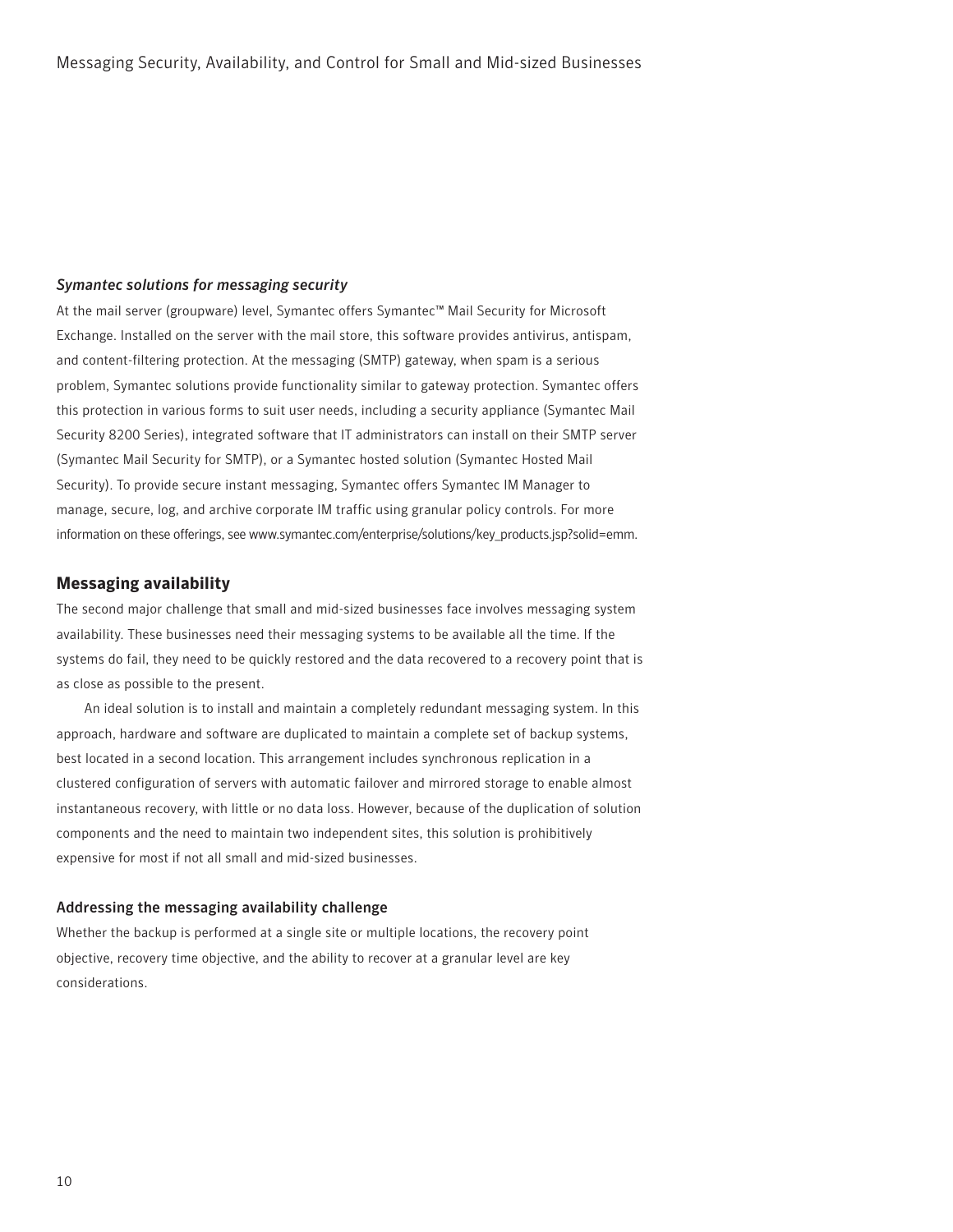#### *Single-location backup*

For small and mid-sized businesses with a single location, the base level of messaging backup involves backing up data to tape and storing the tape offsite. The backup can then be used to restore data after a failure.

While businesses demand that email is protected and available, the amount of email data is growing exponentially. IT is faced with the challenge of backing up this critical Microsoft Exchange data within the existing backup window and recovering it quickly.

The objective of traditional backups is to minimize downtime of the enterprise messaging environment while providing the quickest possible data recovery in case of a system crash, database corruption, loss of a single mailbox, or other forms of data loss. In order to maintain the availability of Exchange and protect its mission-critical data stores, companies go to great lengths to protect their Exchange environments. Today, this protection is primarily accomplished through online backups of the Exchange database and a separate time-consuming backup of individual mailboxes for granular recovery.

Continuous data protection redefines traditional Exchange protection by eliminating daily Exchange backup windows. With continuous protection, Exchange transaction logs are protected and consolidated into easily managed recovery points automatically to help ensure Exchange databases are protected up to the latest complete transaction log.

#### *Multiple-location backup*

Continuous data protection also provides advantages for businesses with multiple locations. The hardware at various sites can be replicated by a single piece of hardware at a secondary site. Hence, if hardware at any one of multiple locations fails, recovery can be accomplished from a single centralized location. Rather than doubling expenditures to achieve seamless backup and recovery, this approach requires only an incremental additional investment.

#### *Recovery point, recovery time, and recovery granularity*

As Exchange has become mission critical in most organizations, the need for more frequent recoveries of Exchange data beyond daily backups has increased. It is no longer acceptable for many organizations to be able to recover Exchange mailboxes, messages, folders, and databases only from the previous night's backups. Continuous protection for Exchange enables these backups to occur more often to help ensure Exchange recoveries are always possible at intervals specified by the IT administrator.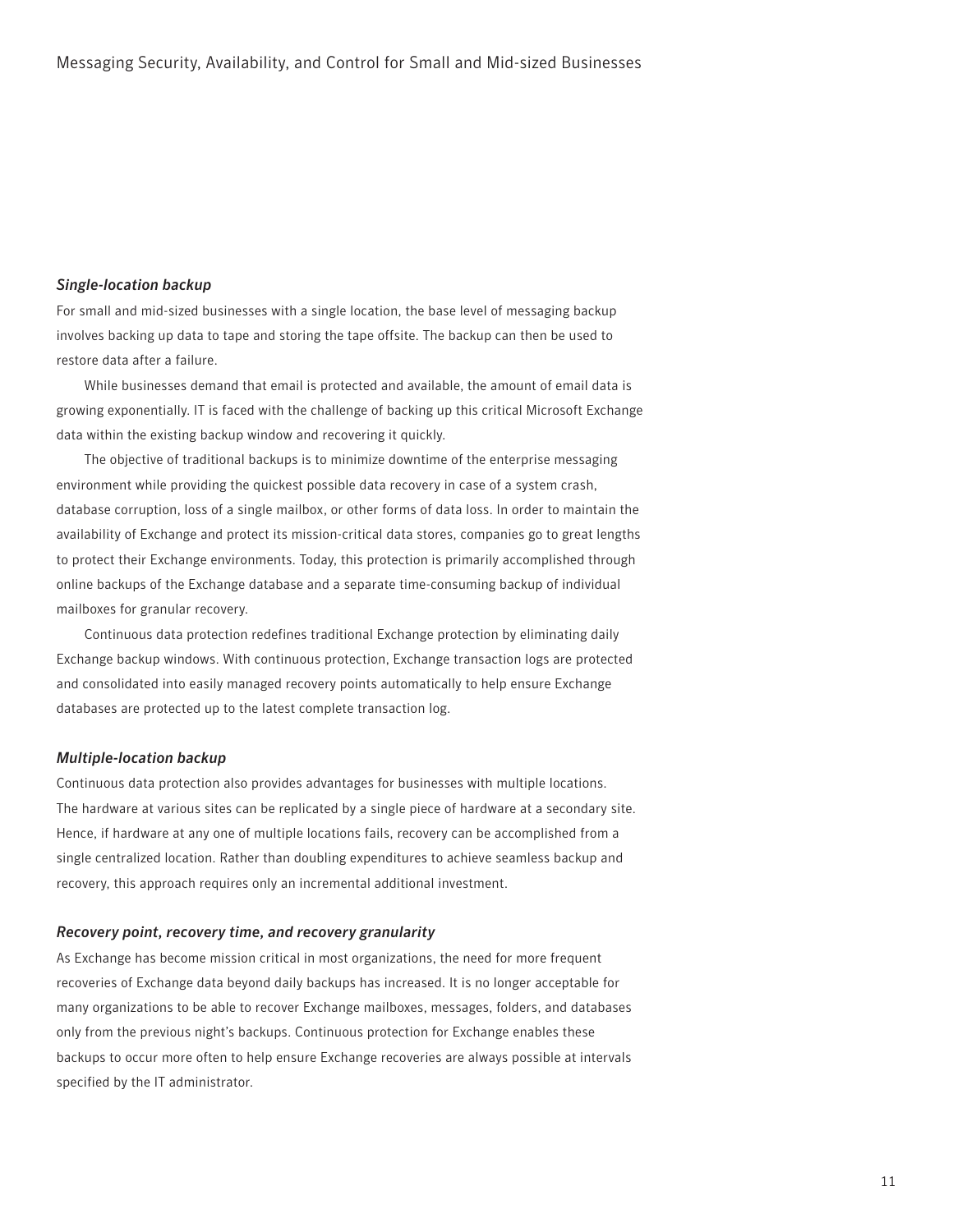Also, it's imperative that Exchange mail messages, mailboxes, and folders can be restored individually without having to restore the entire Exchange database—and without time-consuming mailbox backups.

## *Symantec solutions for messaging availability*

Symantec Backup Exec™ 11d with Exchange Agent provides continuous and granular backup and recovery, while enabling asynchronous replication. Hence, this solution is suitable for small and mid-sized businesses with a single location or multiple locations. Symantec has developed new technology (patent pending) in Backup Exec 11d, which enables users to make only a single-pass full or incremental backup of Exchange, dramatically decreasing the time needed to back up mailboxes while also reducing the storage required. You can now recover critical Exchange data in seconds, including individual emails, individual mailboxes, public folders, calendars, and contacts, from a fast single pass Exchange database backup—with or without continuous protection. Tailored specifically for Microsoft Exchange environments, this solution enables Web-based file retrieval using a standard Web browser. Its centralized management features provide scalable management of distributed backup and remote servers. For more information, see www.symantec.com/Products/enterprise?c=prodinfo&refId=57.

## **Messaging control**

Email systems were not designed to store the amount of data that passes through the typical messaging system today. Some companies also must retain even more email to comply with external regulations, adhere to internal policies, or prepare for possible legal discovery requests. The impact on businesses includes the following:

- High cost due to increased storage and backup costs
- Lower availability and performance because messaging servers typically slow down when they reach near capacity, and long backup windows are required to back up the large amount of email data

To address this problem, most IT organizations implement email quotas, restricting each user to a fixed amount of email storage (typically 25 to 200 megabytes). Even with these quotas, a business that must store email for a great number of users requires a large amount of storage space. In Microsoft Exchange, a copy of the email that is stored on the server for each user resides in an offline store (OST) file. (Users can synchronize the OST and mailbox folders located on the server,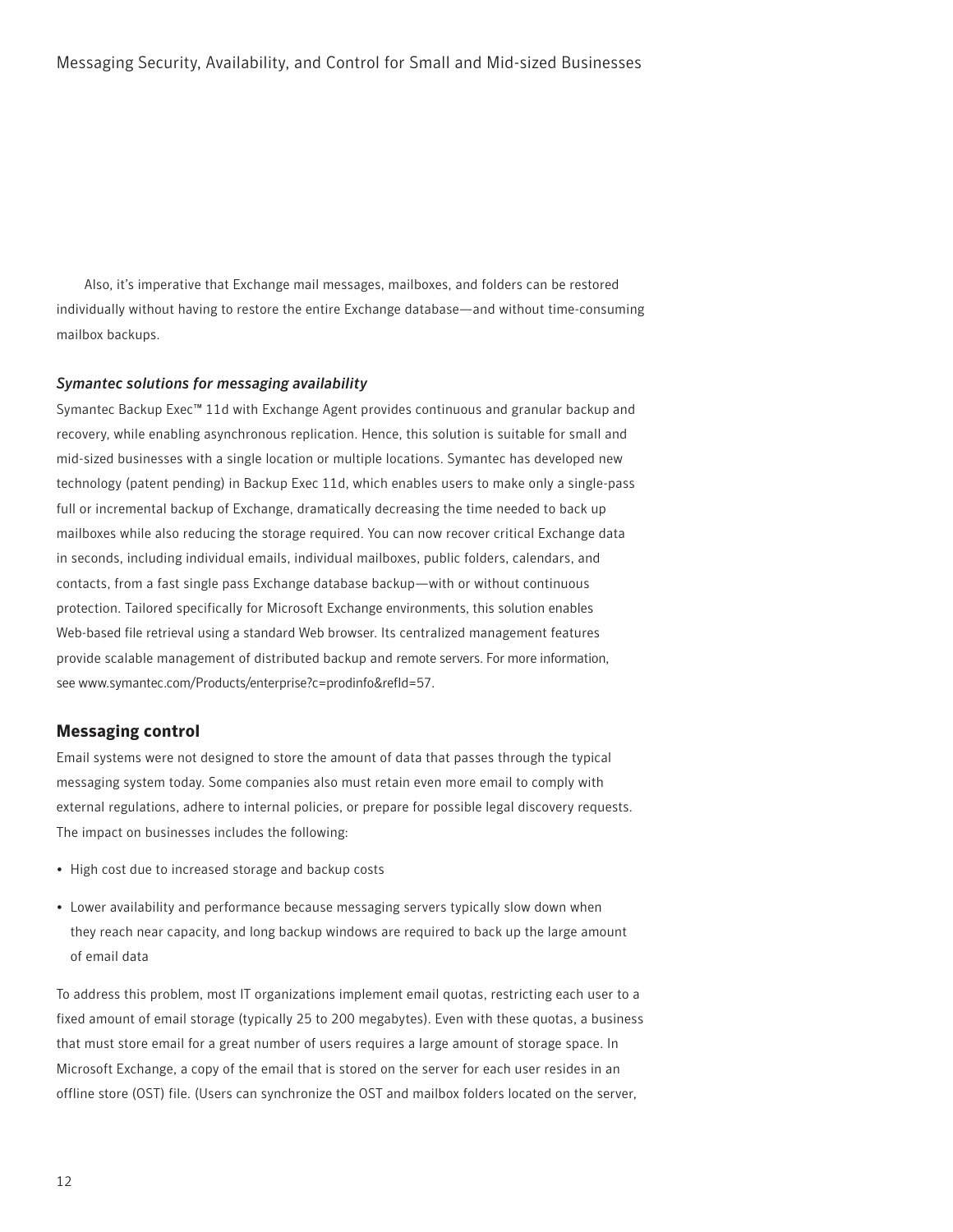enabling them to work offline.) As OST files increase in size, Exchange performance deteriorates another reason why administrators place quotas on email storage.

As a result, users must constantly ensure that email storage on their OST file is below the quota. As they approach this quota, users typically store their excess messages in separate personal folders on their desktops or laptops (for example, PST files in Microsoft Outlook). If users do not back up these files, they could permanently lose their data in case of a computer malfunction. Studies have shown that data on most laptops is not backed up. Also, if the computer is lost or stolen, confidential or sensitive data could fall into the wrong hands. Not surprisingly, many laptops are lost or stolen every year.

Over time, even these PST files grow to unmanageable sizes, primarily because they also include email attachments. Hence, many users archive all or portions of the data in these PST files to a removable medium such as a CD to save disk space on their desktop or laptop. If these media are lost or stolen, confidential or sensitive data could be at risk.

Email quotas affect user productivity, result in large numbers of support calls, and are one of the burdens of email management.

## Addressing the messaging control challenge

#### *Effective practices*

An effective solution for messaging control provides the benefit of email quotas (storage management) without the problems—allowing administrators to minimize the size of primary storage and leverage more cost-effective secondary storage without burdening the user or losing critical data. Archiving systems allows email administrators to:

- Automatically migrate email messages and attachments based upon policy, such as date and size, to a secondary—and often less expensive—storage location (which also improves Exchange performance)
- Proactively and automatically expire or delete messages, or migrate to a third tier of storage, based upon business policies
- Compress the information and implement single-instance storage (SIS), which eliminates duplicate emails and attachments, to reduce the volume of information while leveraging disk or tape storage for archived data
- Allow end users to seamlessly access messages and attachments from the archive just as they would normal email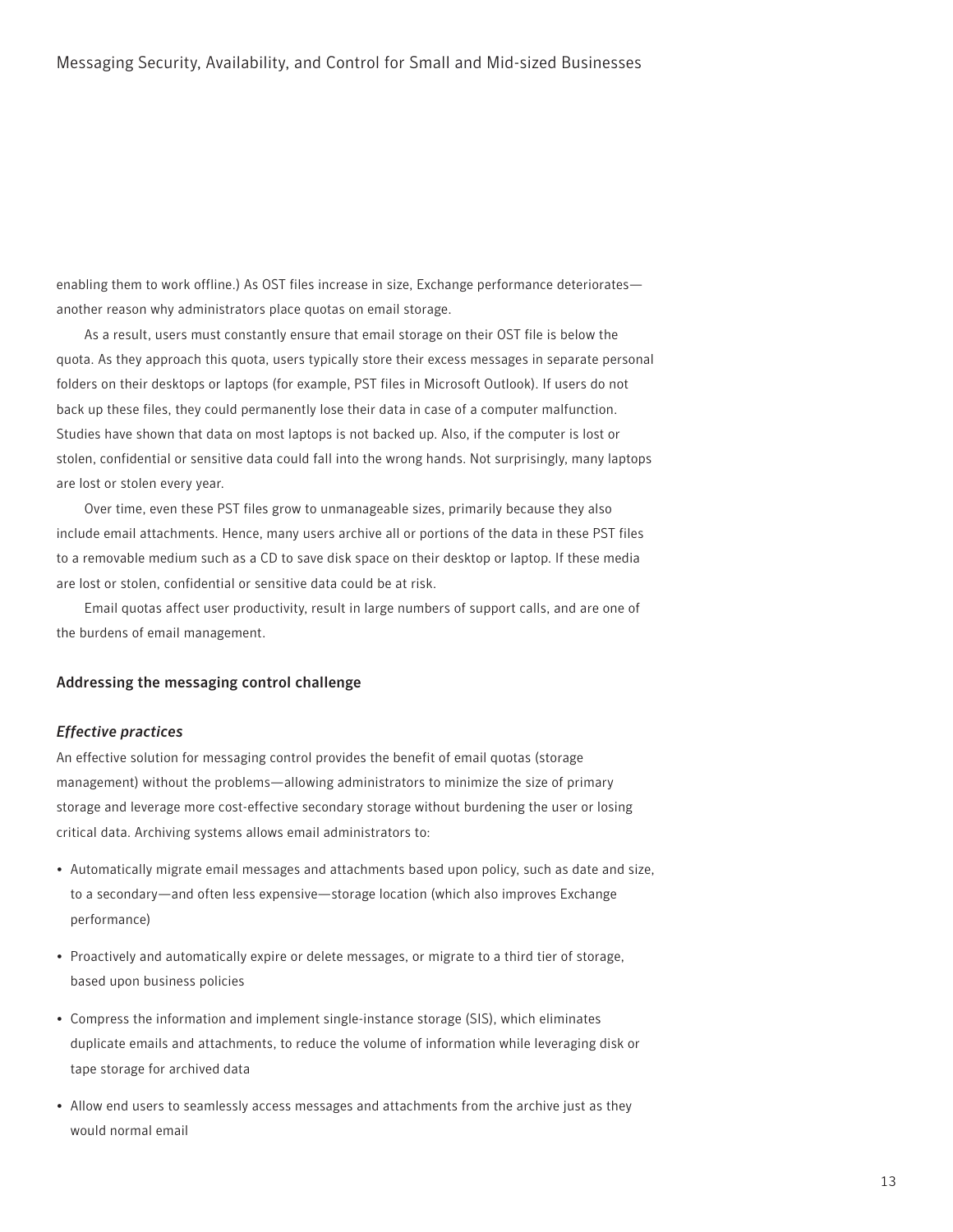• Index the messages and attachments so that end users can search the (eventually large) archives of their email over time

In this way, message archiving solutions allow businesses to provide users with a seemingly infinite mailbox (no quotas) while cost-effectively controlling storage usage on the primary messaging servers.

#### *Symantec solutions for messaging control*

Symantec Enterprise Vault™ automatically archives messaging data to secondary storage as needed, improving Microsoft Exchange performance and reducing storage costs. With this solution, users no longer need to consider quotas, and they can access any archived mail at any time within the Exchange or Outlook interface. Enterprise Vault automatically backs up both OST and PST files and enables timely recovery. By using SIS, this solution reduces storage space by 50 percent or more via the elimination of duplicate emails and attachments.

Many small and mid-sized businesses today are unable to cost-effectively locate emails required by legal proceedings (for example, all emails that mention a particular product, or those between defined users between a defined set of dates). Enterprise Vault facilitates this process, while providing control over messaging growth, remote user data backup, and storage costs. Via the Discovery Accelerator, Enterprise Vault reorganizes messaging data into base data (that is, body data or target data), and metadata in the SIS process provides Web-based keyword and other search capabilities. This facilitates the discovery of email when required by subpoena, other legal proceedings, or regulatory requirements. For more information, refer to www.symantec.com/enterprise/solutions/key\_products.jsp?solid=emm.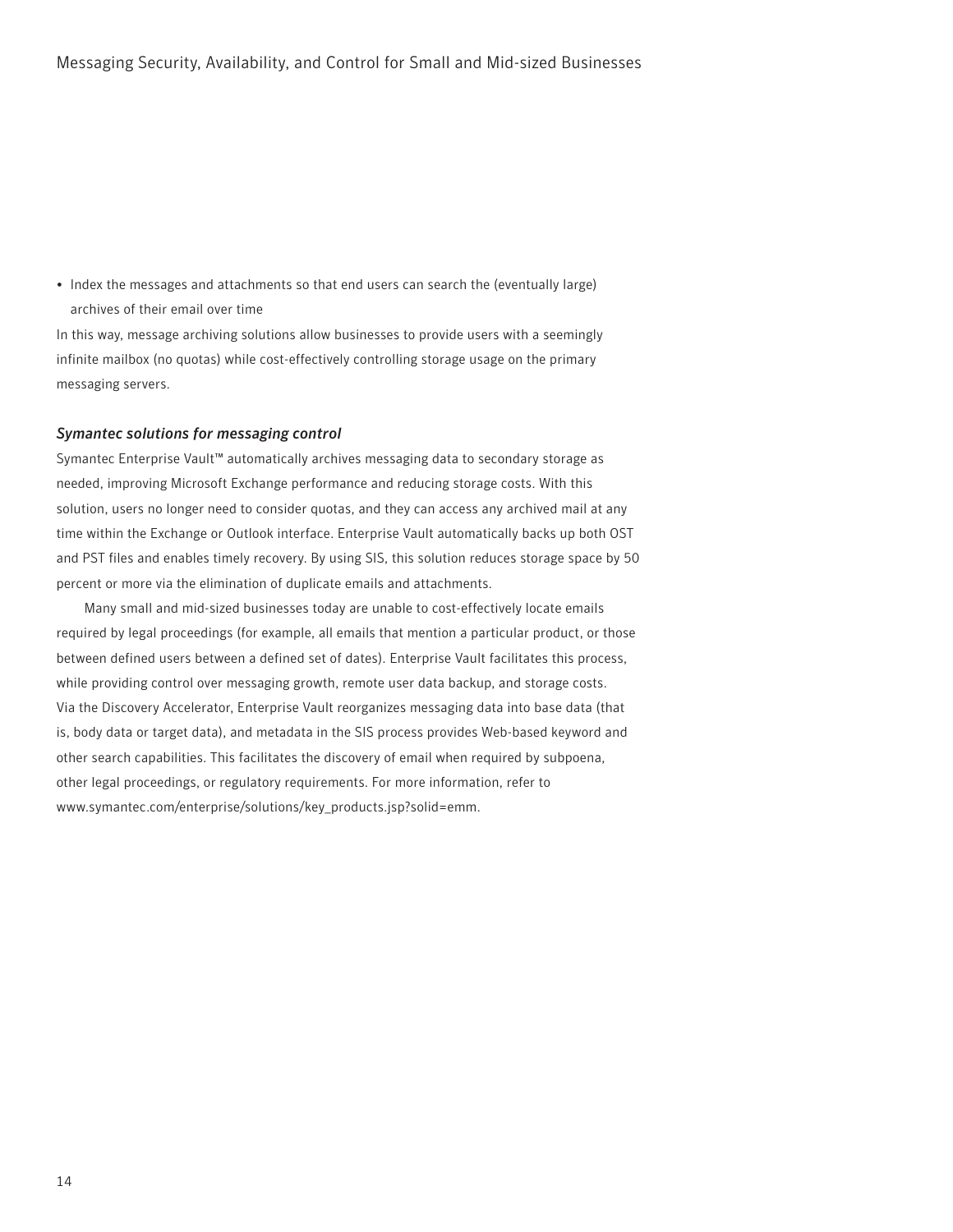## **Benefits of Symantec solutions**

Working with multiple vendors to address messaging security, availability, and control requires significant in-house expertise and resources. Moreover, as threats evolve over time, the effective combination of solutions evolves, posing a moving target for IT administrators. The figure illustrates how complementary Symantec solutions (Symantec Mail Security, Symantec IM Manager, Symantec Backup Exec, and Symantec Enterprise Vault) address these issues.



**Symantec provides messaging solutions at the gateway, mail server, backup server, and network archive locations.** Implementing Symantec's messaging security, availability, and control solutions helps small and mid-sized businesses realize the following benefits:

- Minimize downtime and consequent costs due to virus, malware, phishing, or other security breaches
- Reduce email-borne security risks by blocking spam and ensuring that stored messages (both email and IM) are legitimate and clean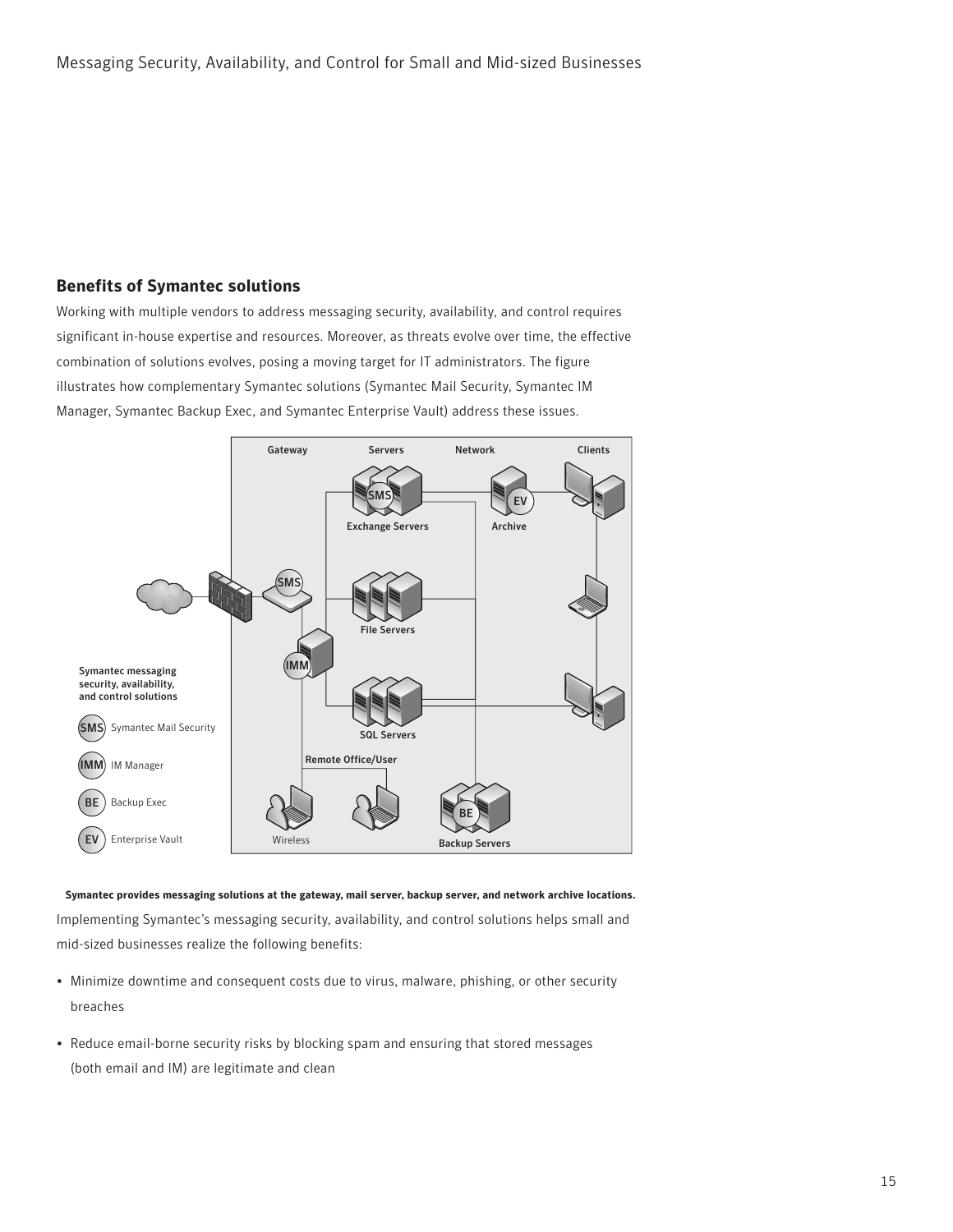- Minimize adverse impacts on company brand, customer trust, and legal liability through employee theft or misuse of corporate information assets
- Minimize archiving, backup, and storage costs
- Ensure high availability, optimized operations, fast backup, and the ability to rapidly recover messaging systems
- Improve employee productivity
- Increase IT efficiencies, thus reducing staff requirements
- Simplify and streamline the management and maintenance of messaging systems, thereby lowering total administrative costs
- Enable accurate forecasting of IT budget spending and support strategic company initiatives and growth
- Ensure legal, regulatory, and industry compliance, enabling corporate governance and automated policy assessment
- Enable compliance with service-level agreements within a company's business units and departments

Symantec offers small and mid-sized businesses the industry's leading email, instant messaging, and archiving solutions, which work together to provide unmatched comprehensive protection. With these solutions, you can effectively manage and monitor your Windows messaging systems and ensure your systems and data remain secure and readily available at all times.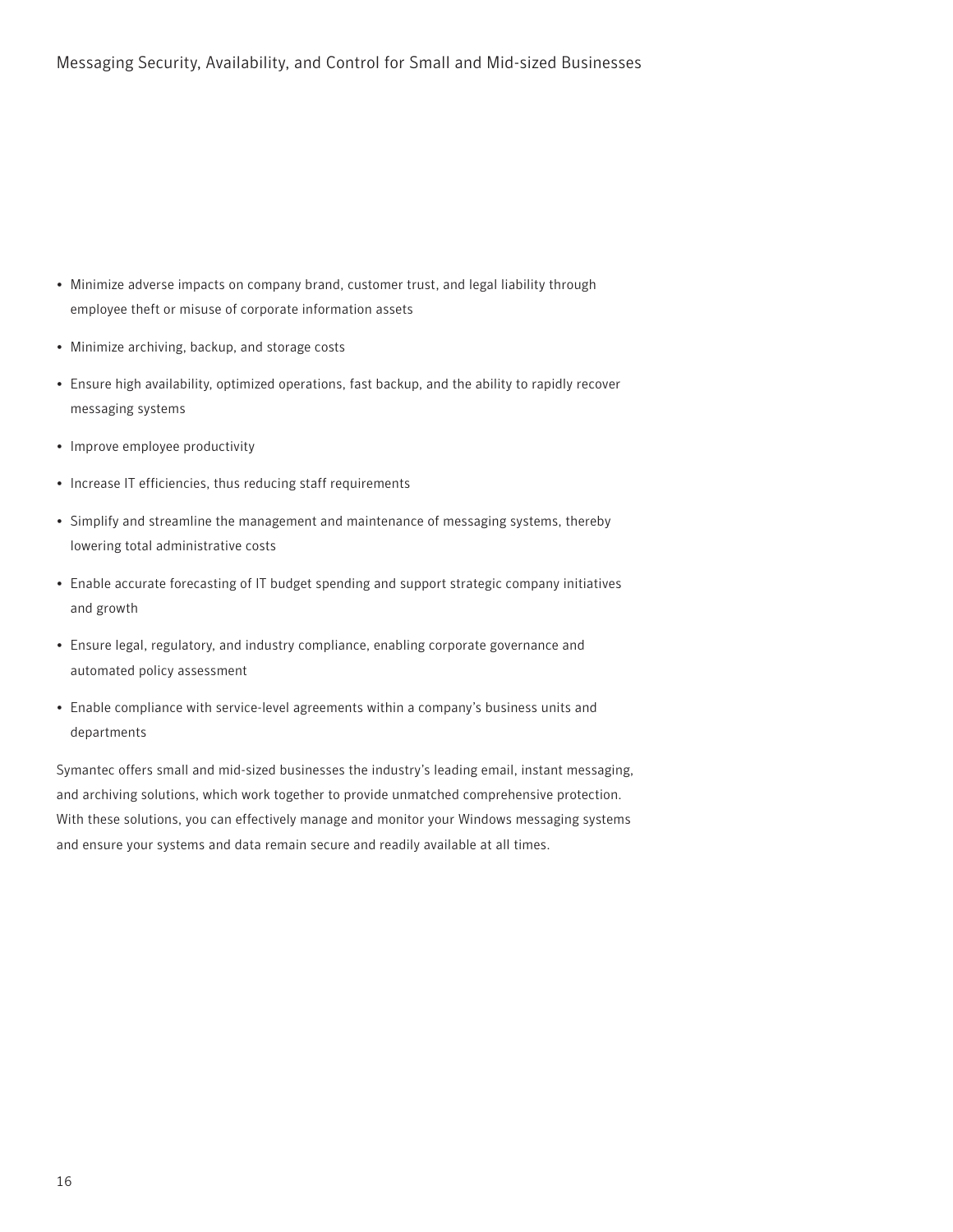Messaging Security, Availability, and Control for Small and Mid-sized Businesses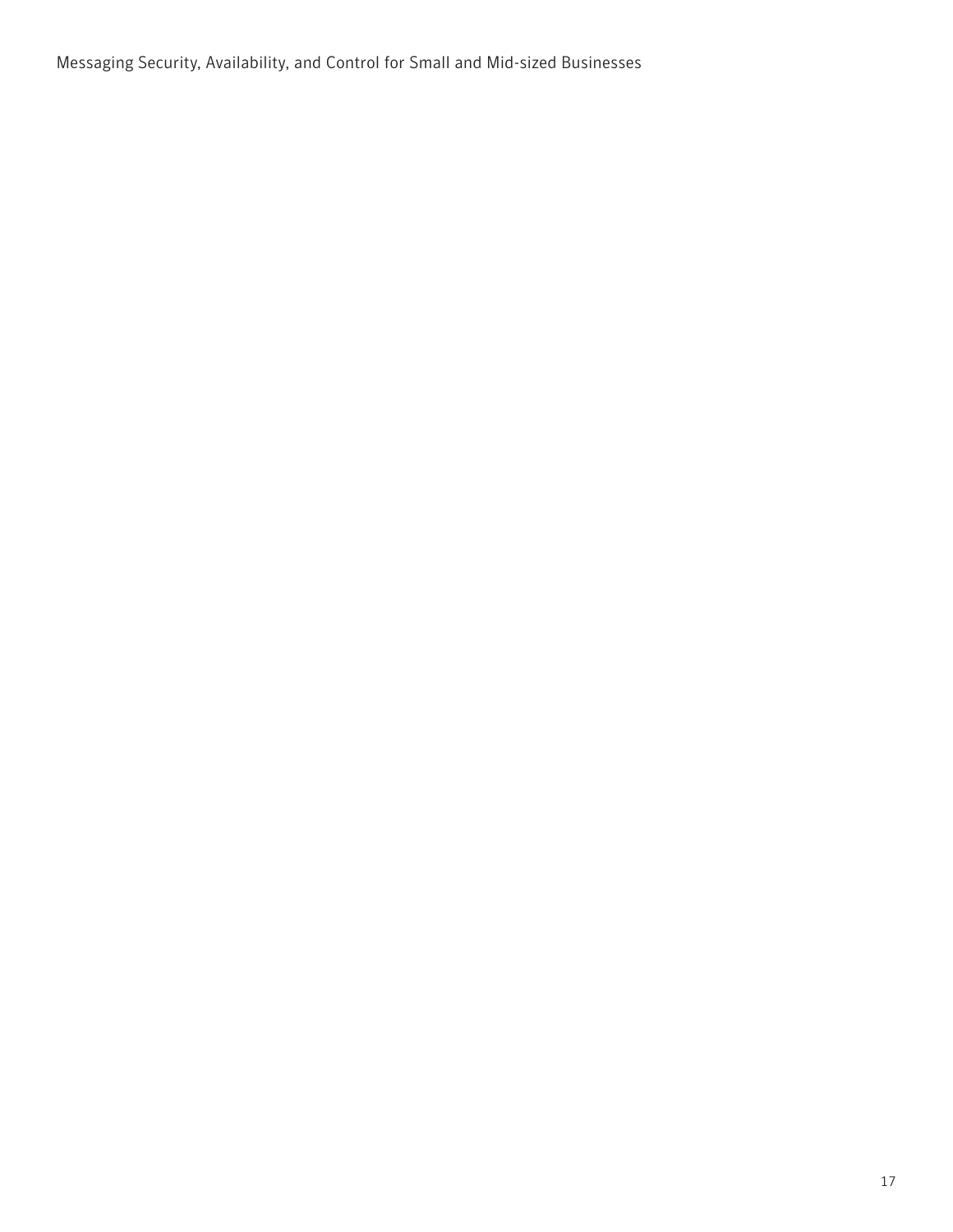Messaging Security, Availability, and Control for Small and Mid-sized Businesses